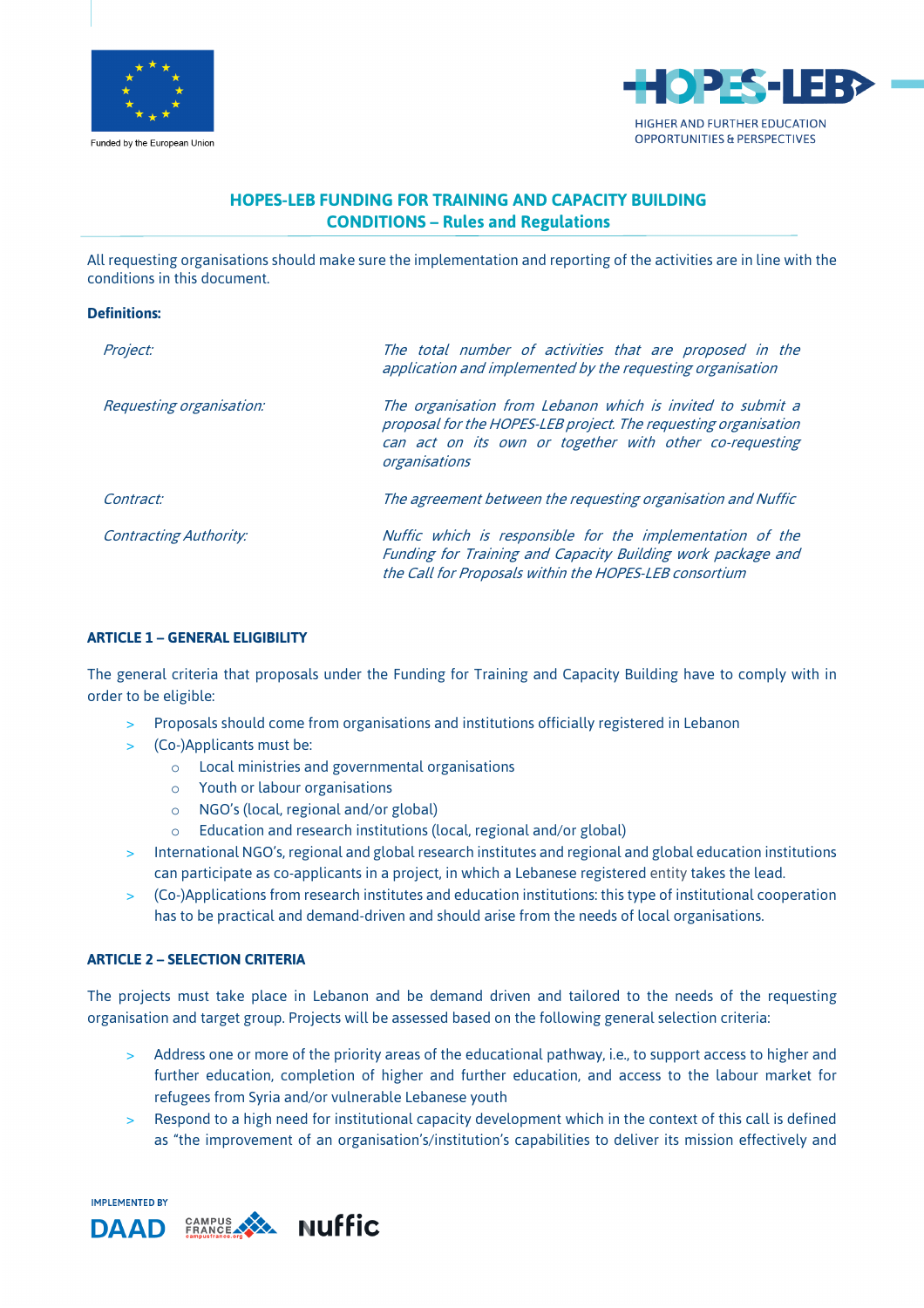

Funded by the European Union



efficiently and create sustained change by strengthening managerial systems, human capital, infrastructure, legal frameworks, and core support functions"

- > Demonstrate the link to needs following the current context in Lebanon (among others, the COVID-19 pandemic and the economic/ financial and social crises)
- > Provide access to resources and effective solutions to organisations, institutions, and/or other targeted beneficiaries
- > Ensure synergies, complementarity and coordination between existing capacity building projects
- > Deliver tangible results and clear outputs
- > Include relevant partners and strengthen partnerships between higher education, the livelihoods sector, and community-based organisations where possible
- > Promote the achievement of gender equality and pay particular attention to the specific needs of youth with disabilities. Indicators should inform on the ratio of refugees from Syria/ vulnerable Lebanese
- > Have an effect also after project completion (sustainability) by focusing on institutional capacity building and not only capacity building of staff and targeted beneficiaries, in addition to ensuring an impact on indirect beneficiaries
- > Requested budget should be consistent with the project action plan and in line with HOPES-LEB financial regulations

#### **ARTICLE 3 – CONSORTIA**

The organisation may submit an application either on its own or in cooperation with other organisations, by forming a consortium or hiring sub-contractors. In all cases, there must be only one lead organisation.

The following rules are applicable:

- The lead organisation bears full responsibility for the grant, its obligations and all project activities carried out. This construction is known as 'single-point responsibility'.
- **Nuffic (as the Contracting Authority) will sign an agreement with the lead organisation.**
- The requesting organisation shall insure that all the rules and regulations as stated in this document will also be binding for the sub-contractors and consortium partners.
- **•** In case there is a consortium with applications from the abovementioned organisations and relevant education institutions, and regional/international organisations: this type of institutional cooperation has to be demand-driven and should arise from the needs of local organisations.
- International NGO's, regional and global research institutes and regional and global education Institutions can participate as co-applicants in a project, in which a Lebanese registered entity takes the lead.

## **ARTICLE 4 – ELIGIBLE COSTS**

#### **Cost eligibility criteria**

4.1. Eligible costs are actual costs incurred by the requesting organisation(s), which meet all the following criteria:

a) They are incurred during the implementation of the project as specified in project proposal.

- In particular:
	- (i) Costs relating to services and works shall relate to activities performed during the implementation period. Costs relating to supplies shall relate to delivery and installation of items during the implementation period. Signature of a contract, placing of an order, or entering into any commitment for expenditure within the implementation period for future delivery of services, works or supplies after expiry of the implementation period do not meet this requirement.

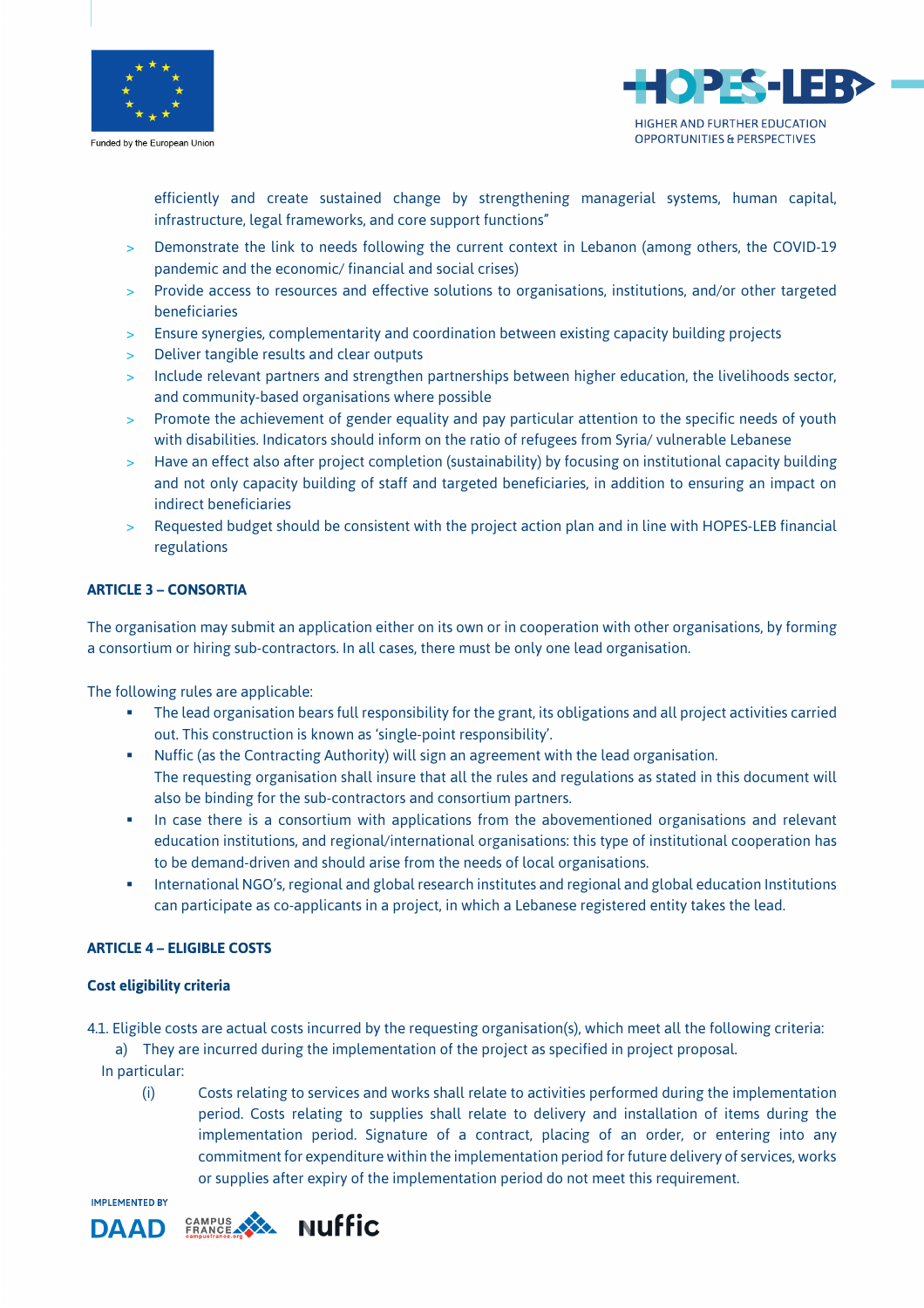

Funded by the European Union



- (ii) Costs incurred should be paid before the submission of the final reports. They may be paid afterwards, provided they are listed in the final report together with the estimated date of payment.
- (iii) An exception is made for costs relating to final reports, including expenditure verification, audit and final evaluation of the project, which may be incurred after the implementation period of the project.
- b) they are indicated in the estimated overall budget for the proposal
- c) they are necessary for the implementation of the proposal
- d) they are identifiable and verifiable, in particular being recorded in the accounting records of the Requesting Organisation(s) and determined according to the accounting standards and the usual cost accounting practices applicable to the Requesting Organisation(s)
- e) they comply with the requirements of applicable tax and social legislation
- f) they are reasonable, justified and comply with the requirements of sound financial management, in particular regarding economy and efficiency.

## **Eligible direct costs**

4.2. The following direct costs of the Requesting Organisation(s) shall be eligible:

- a) the cost of staff assigned to the project, corresponding to actual gross salaries including social security charges and other remuneration-related costs; salaries and costs shall not exceed those normally borne by the Requesting Organisation(s), unless it is justified by showing that it is essential to carry out the project
- b) travel and subsistence costs for staff and other persons taking part in the project, provided they do not exceed those normally borne by the Requesting Organisation(s) according to its rules and regulations, or the rates published by the European Commission at the time of such mission if reimbursed on the basis of simplified cost options
- c) purchase costs for equipment (new or used) and supplies specifically for the purposes of the project, provided that ownership is transferred at the end of the project when required in Article 9.5
- d) costs of consumables
- e) costs entailed by contracts awarded by the Requesting Organisation(s) for the purposes of the project
- f) costs deriving directly from the requirements of the Contract (dissemination of information, evaluation specific to the project, audits, translation, reproduction, insurance, etc.) including financial service costs (in particular the cost of transfers and financial guarantees where required according to the Contract)
- g) duties, taxes and charges, including VAT, paid and not recoverable by the beneficiaries.

Student stipend expenses are allowable. Indirect costs/overhead costs are not eligible.

# **ARTICLE 5 - LIABILITY**

5.1. The Contracting Authority cannot under any circumstances or for any reason whatsoever be held liable for damage or injury sustained by the staff or property of the Requesting Organisation(s) while the project is being carried out or as a consequence of the project. The Contracting Authority cannot therefore, accept any claim for compensation or increases in payment in connection with such damage or injury.

5.2. The Requesting Organisation(s) shall assume sole liability towards third parties, including liability for damage or injury of any kind sustained by them while the project is being carried out or as a consequence of the project. The **IMPLEMENTED BY** 

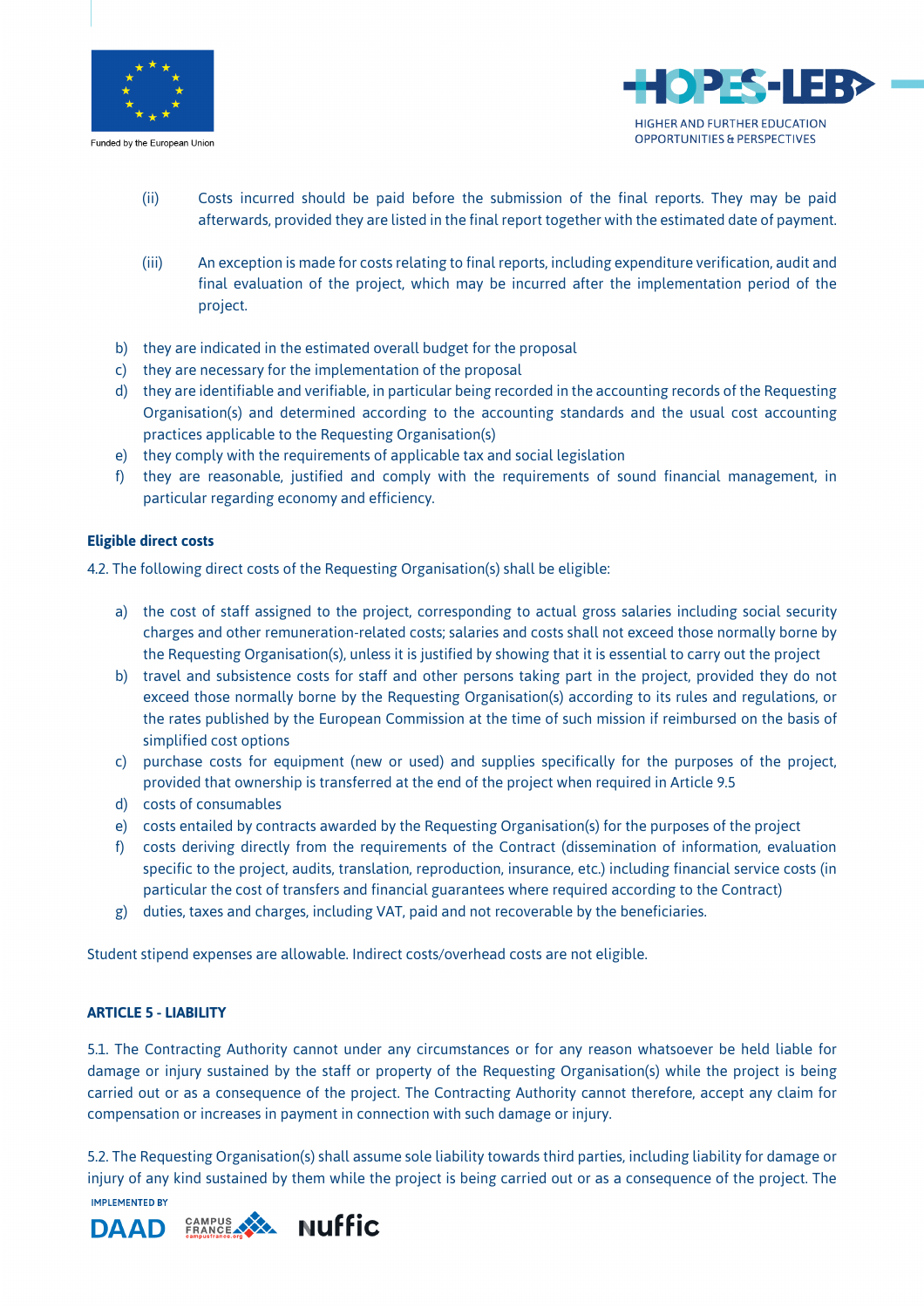

Funded by the European Union



Requesting Organisation(s) shall discharge the Contracting Authority of all liability arising from any claim or action brought as a result of an infringement of rules or regulations by the Requesting Organisation(s) or the Requesting Organisation(s)'s employees or individuals for whom those employees are responsible, or as a result of violation of a third party's rights. For the purpose of the Article 6, employees of the Requesting Organisation(s) shall be considered third parties.

# **ARTICLE 6 - CONFLICT OF INTERESTS AND GOOD CONDUCT**

6.1. The Requesting Organisation(s) shall take all necessary measures to prevent or end any situation that could compromise the impartial and objective performance of this Contract. Such conflict of interests may arise in particular as a result of economic interest, political or national affinity, family or emotional ties, or any other relevant connection or shared interest.

6.2. Any conflict of interests which may arise during performance of this Contract must be notified in writing to the Contracting Authority without delay. In the event of such conflict, the Requesting Organisation(s) shall immediately take all necessary steps to resolve it.

6.3. The Contracting Authority reserves the right to verify that the measures taken are appropriate and may require additional measures to be taken if necessary.

6.4. The Requesting Organisation(s) shall ensure that its staff, including its management, is not placed in a situation which could give rise to conflict of interests. Without prejudice to its obligation under this Contract, the Requesting Organisation(s) shall replace, immediately and without compensation from the Contracting Authority, any member of its staff in such a situation.

6.5. The Requesting Organisation(s) shall respect human rights and applicable environmental legislation including multilateral environmental agreements, as well as internationally agreed core labour standards.

# **ARTICLE 7 – CONFIDENTIALITY**

7.1. Subject to Article 11, the Contracting Authority and the Requesting Organisation(s) undertake to preserve the confidentiality of any information, notwithstanding its form, disclosed in writing or orally in relation to the implementation of this Contract and identified in writing as confidential until at least 5 years after the payment of the balance.

7.2. The Requesting Organisation(s) shall not use confidential information for any aim other than fulfilling their obligations under this Contract unless otherwise agreed with the Contracting Authority.

7.3. Where the European Commission is not the Contracting Authority it shall still have access to all documents communicated to the Contracting Authority and shall maintain the same level of confidentiality.

## **ARTICLE 8 – COMMUNICATION AND VISIBILITY**

8.1. Unless the European Commission agrees or requests otherwise, the Requesting Organisation(s) shall take all necessary steps to publicise the fact that the European Union has financed or co-financed the project and to ensure the visibility of the European Union, the EU Regional Trust Fund in response to the Syrian Crisis, the 'EU Madad Fund'

**IMPLEMENTED BY** 

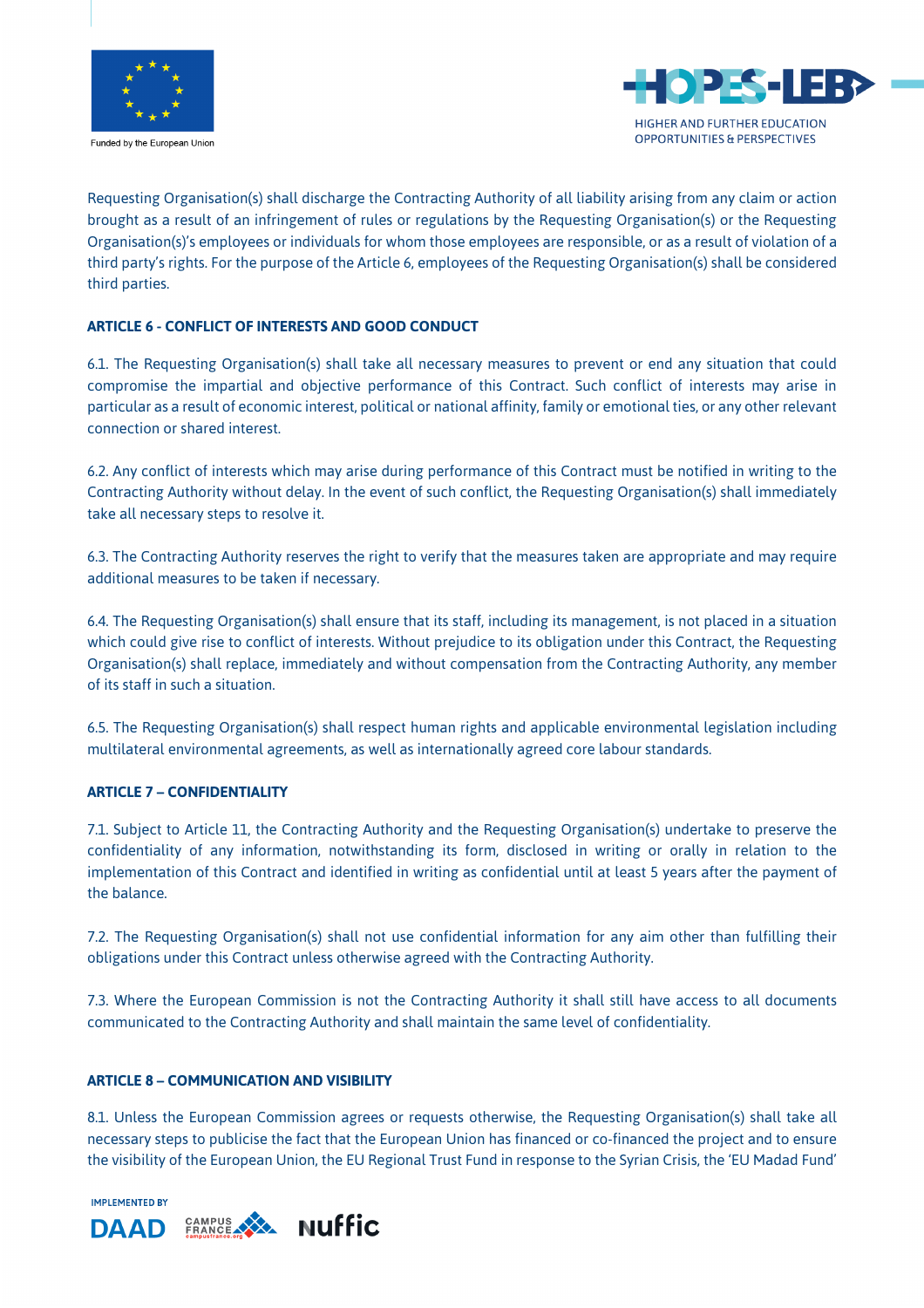

Funded by the European Union



as well as HOPES-LEB programme during dissemination of the project's activities, achievements and impact. Such measures shall comply with the Communication and Visibility Manual in EU-financed external actions laid down and published by the European Commission, that can be found at: https://ec.europa.eu/neighbourhoodenlargement/sites/near/files/visibility requirements-near english.pdf. As well as with the Communication and Visibility Guidelines for implementing projects funded by HOPES-LEB.

8.2. The Requesting Organisation(s) shall report on the activities implemented to ensure the EU and the HOPES-LEB visibility.

8.3. In particular, the Requesting Organisation(s) shall mention the project, the European Union's financial contribution in information given to the final recipients of the project and the HOPES-LEB programme, in its internal and annual reports, and in any dealings with the media. It shall display the European Union and the HOPES-LEB logo wherever appropriate as indicated in the **Communication and Visibility Guidelines for implementing projects funded by HOPES-LEB**

8.4. Any notice, publication by the Requesting Organisation(s) concerning the Project, including those given at conferences or seminars, in whatever form and by whatever medium, including the internet, shall include disclaimers indicated in in the **Communication and Visibility Guidelines for implementing projects funded by HOPES-LEB** 

8.5. The Requesting Organisation(s) authorises the Contracting Authority, the HOPES-LEB project and the European Commission (where it is not the Contracting Authority) to publish its name and address, nationality, the purpose of the grant, duration and location as well as the maximum amount of the grant and the rate of funding of the project costs. Derogation from publication of this information may be granted if it could endanger the Requesting Organisation(s) or harm their interests.

8.6 The Requesting Organisation(s) authorises the Contracting Authority, the HOPES-LEB project and the European Commission to publish, reproduce, archive and use, in any form and medium, including on their websites and social media channels all communication tools, photographs and audio-visual materials produced as part of the project provided it does not thereby breach intellectual property rights. (please refer to article 9)

## **ARTICLE 9 - OWNERSHIP/USE OF RESULTS AND ASSETS**

9.1. Ownership of, and title and intellectual and industrial property rights to, the Project's results, reports and other documents relating to it will be vested in the Requesting Organisation(s).

9.2. Without prejudice to Article 10.1, the Requesting Organisation(s) grant the Contracting Authority, and the HOPES-LEB project (and the European Commission where it is not this Contracting Authority) the right to use freely and as it sees fit, and in particular, to store, modify, translate, display, reproduce by any technical procedure, publish or communicate by any medium all documents deriving from the Project whatever their form, provided it does not thereby breach existing industrial and intellectual property rights.

9.3. The Requesting Organisation(s) shall ensure that it has all rights to use any pre-existing intellectual property rights necessary to implement this Contract.

9.4. In case natural, recognizable persons are depicted in a photograph or film, the Requesting Organisation(s) shall, submit a statement of these persons giving their permissions for the described use of their images (consent form as

IMPI EMENTED BY

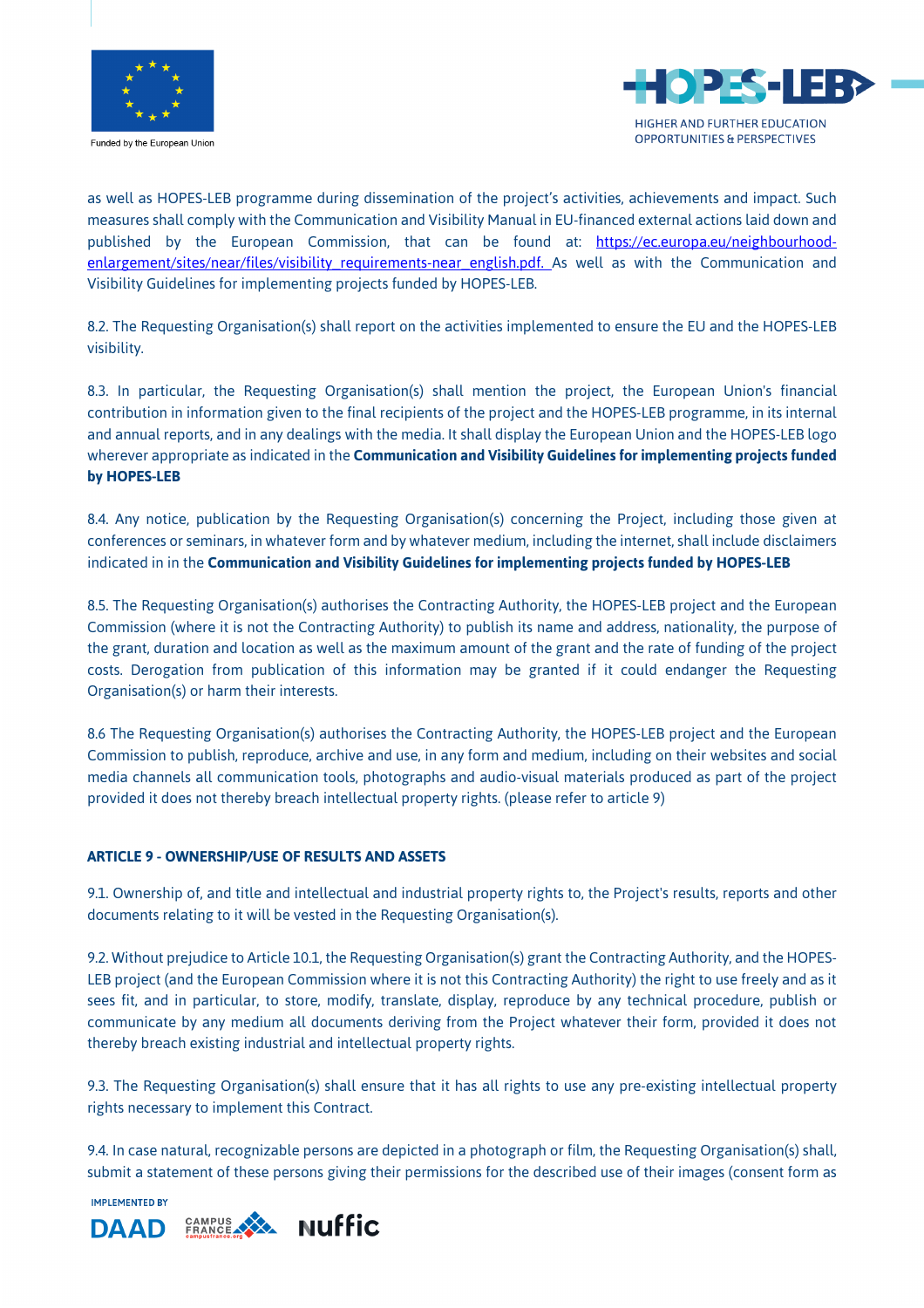

Funded by the European Union



provided by the HOPES-LEB project). The above does not refer to photographs taken or films shot in public places where random members of the public are identifiable only hypothetically and to public persons acting in their public activities.

9.5. Unless otherwise clearly specified in the project proposal, the equipment, vehicles and supplies paid for by the Budget for the Project shall be transferred to the final beneficiaries of the Project, at the latest when submitting the final report.

If there are no final beneficiaries of the Project to whom the equipment, vehicles and supplies can be transferred, the Requesting Organisation(s) may transfer these items to:

- local authorities
- local Beneficiary(ies)
- local affiliated entity(ies)
- another Project funded by the European Union
- or, exceptionally, retain ownership of these items.

In such cases, the Requesting Organisation(s) shall submit a justified written request for authorisation to the Contracting Authority, with an inventory listing the items concerned and a proposal concerning their use, in due time and at the latest with the submission of the final report.

In no event may the end use jeopardize the sustainability of the Project or result in a profit for the Requesting Organisation(s).

9.6 Copies of the proofs of transfer of any equipment and vehicles for which the purchase cost was more than EUR 5000 per item, shall be attached to the final report. Proofs of transfer of equipment and vehicles whose purchase cost was less than EUR 5000 per item shall be kept by the Requesting Organisation(s) for control purposes.

## **ARTICLE 10 - EVALUATION/MONITORING OF THE PROJECT**

10.1. If the European Commission carries out an interim or ex post evaluation or a monitoring mission, the Requesting Organisation(s) shall undertake to provide it and/or the persons authorised by it with the documents or information necessary for the evaluation or monitoring mission. Representatives of the European Commission shall be invited to participate in the main monitoring and in the evaluation missions relating to the performance of the Project performed by the Requesting Organisation(s). The Requesting Organisation shall inform the Contracting Authority about any interim or ex post evaluation or a monitoring mission from the European Commission.

10.2. If either the Requesting Organisation(s) or the European Commission carries out or commissions an evaluation in the course of the Project, it shall provide the other and the Contracting Authority with a copy of the evaluation report.

## **ARTICLE 11 - ACCOUNTS AND TECHNICAL AND FINANCIAL CHECKS**

#### **Accounts**

11.1. The Requesting Organisation(s) shall keep accurate and regular accounts of the implementation of the Project using an appropriate accounting and double-entry book-keeping system.

The accounts:

- a) may be an integrated part of or an adjunct to the Requesting Organisation(s)'s regular system
- b) shall comply with the accounting and bookkeeping policies and rules that apply in Lebanon

**IMPLEMENTED BY** 

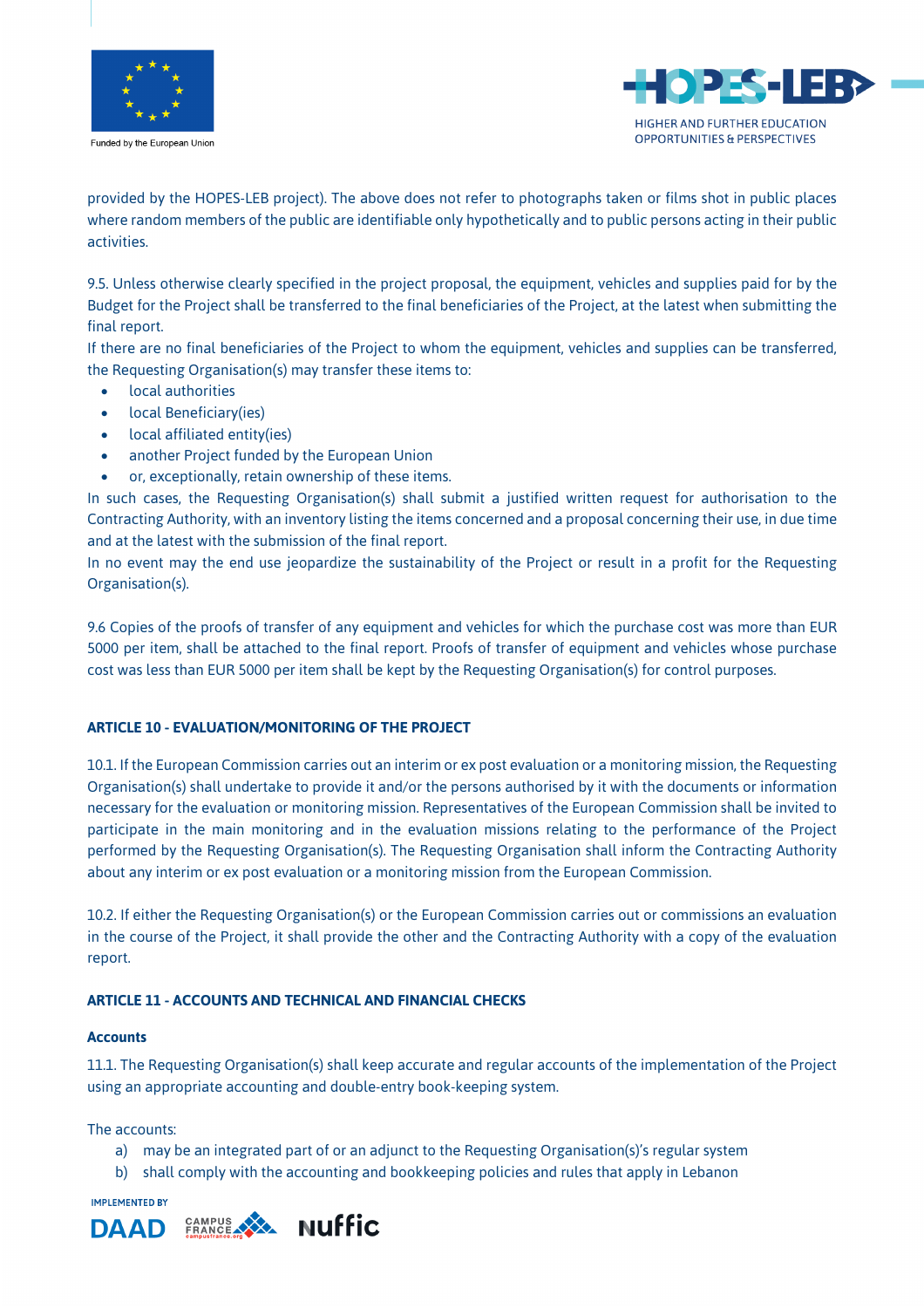



c) shall enable income and expenditure relating to the Project to be easily traced, identified and verified.

11.2. The Requesting Organisation(s) shall ensure that the eligible costs as mentioned in Article 4, can be produced in a financial report and can be properly and easily reconciled to the accounting and bookkeeping system and to the underlying accounting and other relevant records. For this purpose, the Requesting Organisation(s) shall prepare and keep appropriate reconciliations, supporting schedules, analyses and breakdowns for inspection and verification.

#### **Right of access**

11.3. The Requesting Organisation(s) shall allow verifications to be carried out by the European Commission, the European Anti-Fraud Office, the European Court of Auditors and any external auditor authorised by the Contracting Authority. The Requesting Organisation(s) have to take all steps to facilitate their work.

11.4. The Requesting Organisation(s) shall allow the above entities to:

- a) access the sites and locations at which the Project is implemented
- b) examine its accounting and information systems, documents and databases concerning the technical and financial management of the Project
- c) take copies of documents
- d) carry out on the-spot-checks
- e) conduct a full audit on the basis of all accounting documents and any other document relevant to the financing of the Project.

11.5. Additionally, the European Anti-Fraud Office shall be allowed to carry out on-the-spot checks and inspections in accordance with the procedures laid down by the European Union legislation for the protection of the financial interests of the European Union against fraud and other irregularities. Where appropriate, the findings may lead to recovery by the European Commission.

11.6. Access given to agents of the European Commission, European Anti-Fraud Office and the European Court of Auditors and to any external auditor authorised by the Contracting Authority carrying out verifications as provided for by this Article shall be on the basis of confidentiality with respect to third parties, without prejudice to the obligations of public law to which they are subject.

#### **Record keeping**

11.7. The Requesting Organisation(s) shall keep all records, accounting and supporting documents related to this Contract for three years and in any case until any on-going audit, verification, appeal, litigation or pursuit of claim has been disposed of. They shall be easily accessible and filed so as to facilitate their examination and the Requesting Organisation(s) shall inform the Contracting Authority of their precise location.

11.8. All the supporting documents shall be available in the original form, including in electronic form.

11.9. In addition to the reports mentioned in Article 1, the documents referred to in this Article include:

a) Accounting records (computerised or manual) from the Requesting Organisation(s)'s accounting system such as general ledger, sub-ledgers and payroll accounts, fixed assets registers and other relevant accounting information

IMPI EMENTED RY